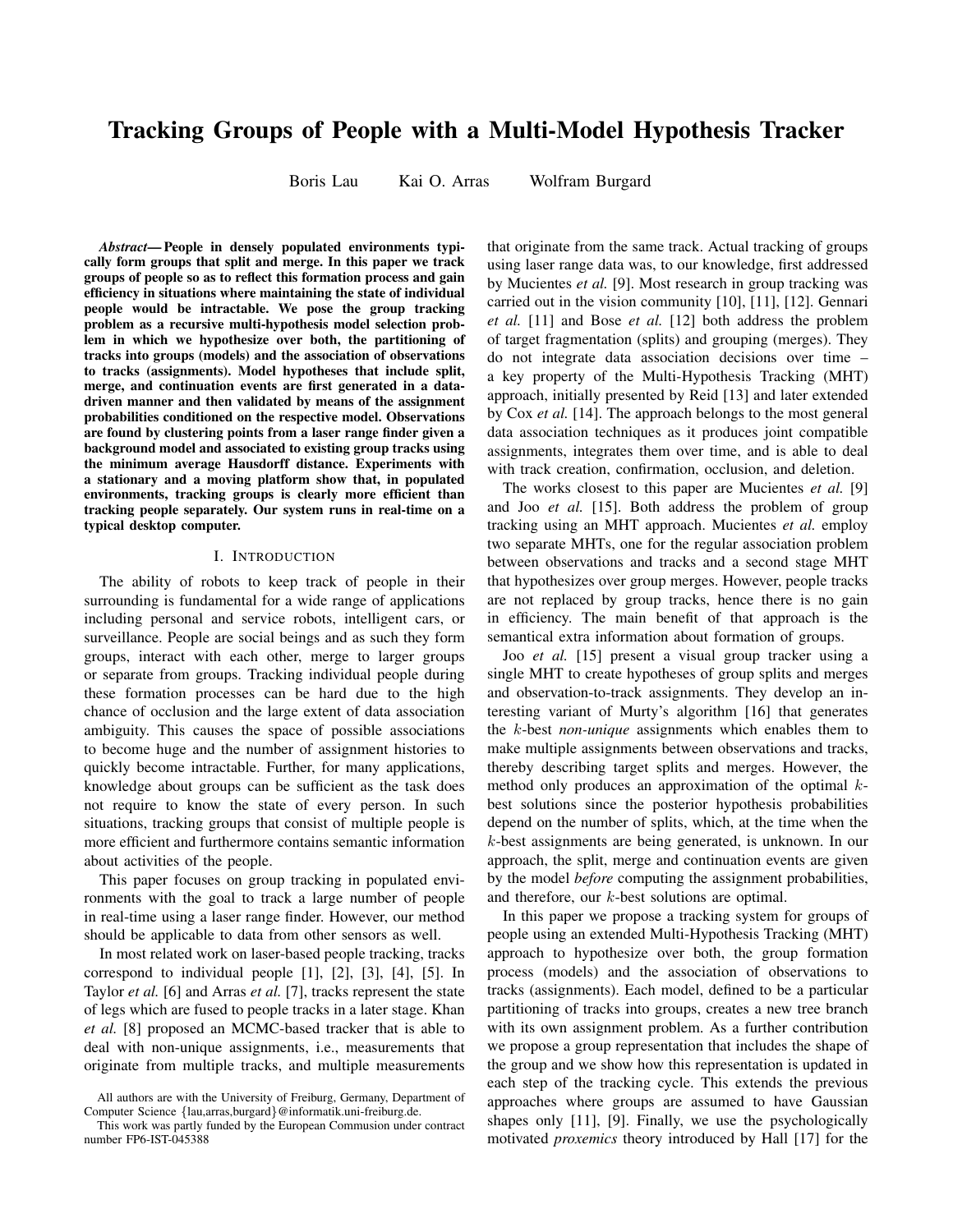definition of a group. The theory relates social relation and body spacing during social interaction.

The paper is structured as follows. The following section describes the extraction of groups of people from laser range data. Section III introduces the definition of groups. Section IV briefly describes the cycle of our Kalman filterbased tracker. Section V explains the data-driven generation of models and how their probabilities are computed. Whereas Section VI presents the multi-model MHT formulation and derives expressions for the hypothesis probabilities, Section VII describes the experimental results.

# II. GROUP DETECTION IN RANGE DATA

Detecting people in range data has been approached with motion and shape features [1], [2], [3], [4], [5], [9] as well as with a learned classifier using boosted features [18]. However, these recognition systems were designed (or trained) to extract single people. In the case of densely populated environments, groups of people typically produce large blobs in which individuals are hard to recognize. We therefore pursue the approach of background subtraction and clustering. Given a previously learned model (a map of the environment for mobile platforms), the background is subtracted from the scans and the remaining points are passed to the clustering algorithm. This approach is also able to detect standing people as opposed to [9] which relies on motion features.

Concretely, a laser scanner generates measurements  $z_i =$  $(\phi_i, \rho_i)^T$ ,  $i \in \{1, ..., N_z\}$ , with  $\phi_i$  being the bearing and  $\rho_i$  the range value. The measurements  $z_i$  are transformed into Cartesian coordinates and grouped using *single linkage clustering* [19] with a distance threshold  $d<sub>P</sub>$ . The outcome is a set of clusters  $\mathcal{Z}_i$  making up the current observation  $Z(k) = \{Z_i | i = 1, \ldots, N_Z\}$ . Each cluster  $Z_i$  is a complete set of measurements  $z_i$  that fulfills the cluster condition, i.e., two clusters are joined if the distance between their closest points is smaller than  $d<sub>P</sub>$ . A similar concept, using a connected components formulation, has been used by Gennari and Hager [11]. The clusters then contain range readings that can correspond to single legs, individual people, or groups of people, depending on the cluster distance  $d<sub>P</sub>$ .

#### III. GROUP DEFINITION

This section defines the concept of a group and derives probabilities of group-to-observation and group-to-group assignments.

What makes a collection of people a *group* is a highly complex question in general which involves difficult-tomeasure social relations among subjects. A concept related to this question is the proxemics theory introduced by Hall [17] who found from a series of psychological experiments that social relations among people are reliably correlated with physical distance during interaction. This finding allows us to infer group affiliations by means of body spacing information available in the range data. The distance  $d<sub>P</sub>$  thereby becomes a threshold with a meaning in the context of group formation.

### *A. Representation of Groups*

Concretely, we represent a group as a tuple  $G = \langle \mathbf{x}, C, \mathcal{P} \rangle$ with  $x$  as the track state,  $C$  the state covariance matrix and  $\mathcal P$  the set of contour points that belong to  $G$ . The track state is composed of the position  $(x, y)$  and the velocities  $(\dot{x}, \dot{y})$ to form the state vector  $\mathbf{x} = (x, y, \dot{x}, \dot{y})^T$  of the group.

The points  $x_{\mathcal{P}_i} \in \mathcal{P}$  are an approximation of the group's current shape or spatial extension. Shape information will be used for data association under the assumption of *instantaneous rigidity*. That is, a group is assumed to be a rigid object over the duration of a time step  $\Delta t$ , and consequently, all points in  $P$  move coherently with the estimated group state x. The points  $x_{\mathcal{P}_i}$  are represented relative to the state x.

#### *B. Group-to-Observation Assignment Probability*

For data association we need to calculate the probability that an observed cluster  $\mathcal{Z}_i$  belongs to a predicted group  $G_j = \langle x_j (k+ 1|k), C_j (k+ 1|k), \mathcal{P}_j \rangle$ . A distance function  $d(\mathcal{Z}_i, G_j)$  is sought that, unlike the Mahalanobis distance used by Mucientes *et al.* [9], accounts for the shape of the observation cluster  $\mathcal{Z}_i$  and the group's contour  $\mathcal{P}_i$ , rather than just for their centroids. To this end, we use a variant of the Hausdorff distance. As the regular Hausdorff distance is the *longest* distance between points on two contours, it tends to be sensitive to large variations in depth that can occur in range data. This motivates the use of the minimum average Hausdorff distance [20] that computes the minimum of the averaged distances between contour points,

$$
d_{\text{HD}}(\mathcal{Z}_i, G_j) = \min \{ d(\mathcal{Z}_i, \mathcal{P}_j), d(\mathcal{P}_j, \mathcal{Z}_i) \} \tag{1}
$$

where  $d(\mathcal{Z}_i, \mathcal{P}_j)$  is the directed average Hausdorff distance. Since we deal with uncertain entities,  $d(\mathcal{Z}_i, \mathcal{P}_j)$  is calculated using the squared Mahalanobis distance  $d^2 = \nu^T S^{-1} \nu$ ,

$$
d(\mathcal{Z}_i, \mathcal{P}_j) = \frac{1}{|\mathcal{Z}_i|} \sum_{\mathbf{z}_i \in \mathcal{Z}_i} \min_{\mathbf{x}_{\mathcal{P}_j} \in \mathcal{P}_j} \left\{ d^2(\nu_{ij}, S_{ij}) \right\}, \quad (2)
$$

with  $\nu_{ij}$ ,  $S_{ij}$  being the innovation and innovation covariance between a point  $z_i \in \mathcal{Z}_i$  and contour point  $x_{\mathcal{P}_i}$  of the predicted set  $P_j$  transformed into the sensor frame,

$$
\nu_{ij} = \mathbf{z}_i - (H\mathbf{x}_j(k+1|k) + \mathbf{x}_{\mathcal{P}_j}) \tag{3}
$$

$$
S_{ij} = H C_j(k+1|k) H^T + R_i \tag{4}
$$

where  $H = \begin{pmatrix} 1 & 0 & 0 & 0 \\ 0 & 1 & 0 & 0 \end{pmatrix}$  is the measurement Jacobian and  $R_j$ the  $2 \times 2$  observation covariance whose entries reflect the noise in the measurement process of the range finder.

The probability that cluster  $\mathcal{Z}_i$  originates from  $G_i$  is finally

$$
\mathcal{N}_i := \mathcal{N}(d_{\text{HD}}^2(\mathcal{Z}_i, G_j), S_{ij})
$$
\n(5)

where  $\mathcal{N}(\mu, \Sigma)$  denotes the normal distribution.

#### *C. Group-to-Group Assignment Probability*

To determine the probability that two groups  $G_i$  and  $G_j$  merge, we compute the distance between their closest contour points in a Mahalanobis sense. In doing so, we have to account for the clustering distance  $d<sub>P</sub>$  that states identity of  $G_i$ ,  $G_j$  as soon as their contours come closer than  $d_P$ . Let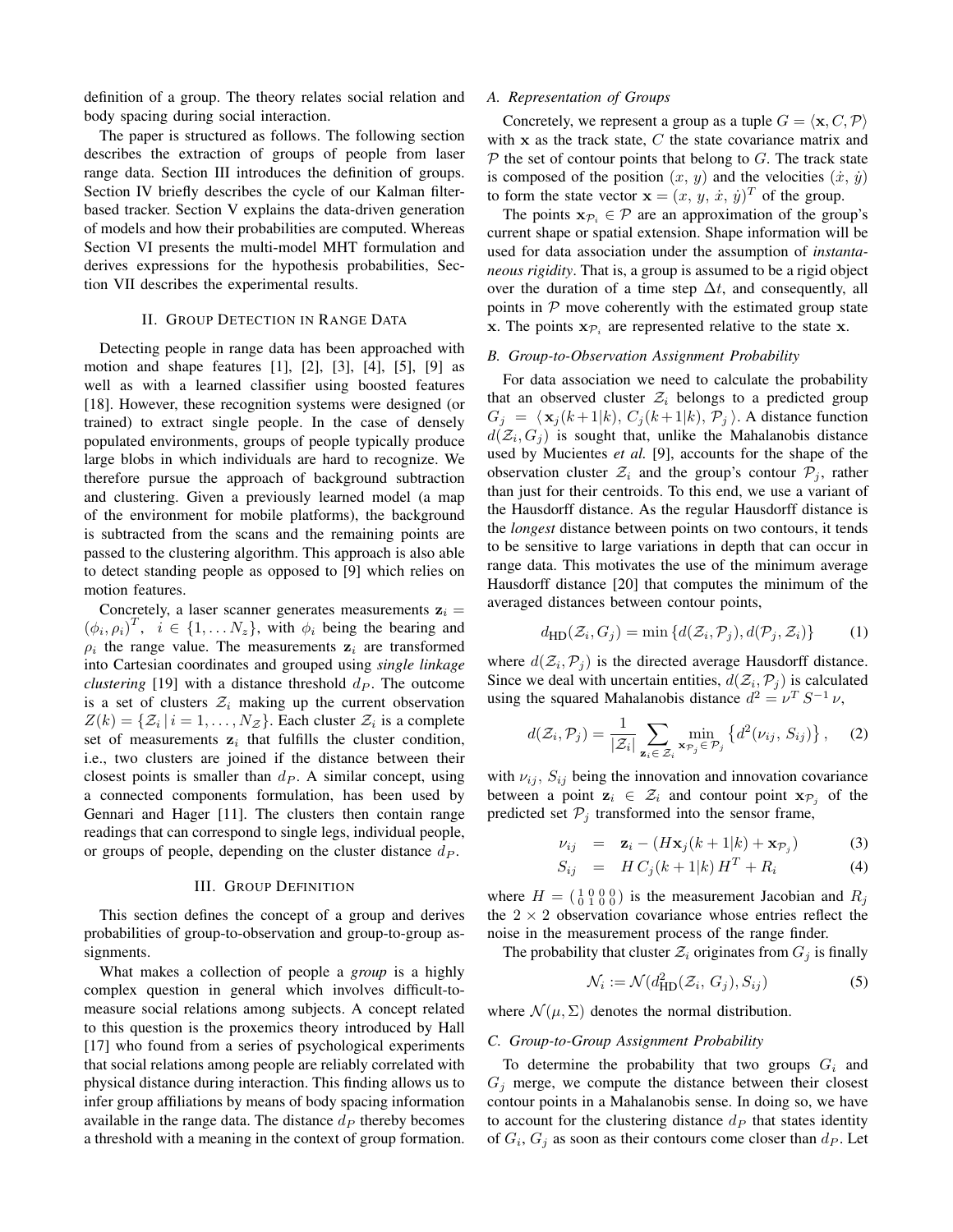$\Delta \mathbf{x}_{\mathcal{P}_{ij}} = \mathbf{x}_{\mathcal{P}_{i}} - \mathbf{x}_{\mathcal{P}_{j}}$  be the vector difference of two contour points of  $G_i$  and  $G_j$  respectively, we then subtract  $d_P$  from  $\Delta \mathbf{x}_{\mathcal{P}_{ij}}$  unless  $\Delta \mathbf{x}_{\mathcal{P}_{ij}} \leq d_P$  for which  $\Delta \mathbf{x}_{\mathcal{P}_{ij}} = 0$ . Concretely, the modified difference becomes  $\Delta \mathbf{x}'_{\mathcal{P}_{ij}} = \max(0, \ \Delta \mathbf{x}_{\mathcal{P}_{ij}}$  $d_P$  **u** $_{\mathcal{P}_{ij}}$ ) where  $\mathbf{u}_{\mathcal{P}_{ij}} = \Delta \mathbf{x}_{\mathcal{P}_{ij}} / |\Delta \mathbf{x}_{\mathcal{P}_{ij}}|$ .

In order to obtain a similarity measure that accounts for nearness of group contours *and* similar velocity, we augment  $\Delta \mathbf{x}'_{\mathcal{P}_{ij}}$  by the difference in the velocity components,  $\Delta \mathbf{x}_{\mathcal{P}_{ij}}^* = (\Delta \mathbf{x}_{\mathcal{P}_{ij}}^{iT}, \dot{x}_i - \dot{x}_j, \dot{y}_i - \dot{y}_j)^T$ . Statistical compatibility of two groups  $G_i$  and  $G_j$  can now be determined with the (four-dimensional) minimum Mahalanobis distance

$$
d_{\min}^2(G_i, G_j) = \min_{\mathbf{x}_{\mathcal{P}_i} \in \mathcal{P}_i, \mathbf{x}_{\mathcal{P}_j} \in \mathcal{P}_j} \left\{ d^2(\Delta \mathbf{x}_{\mathcal{P}_{ij}}^*, C_i + C_j) \right\}.
$$

The probability that two groups actually belong together, is finally given by  $\mathcal{N}_{ij} := \mathcal{N} \left( d_{\min}^2(G_i, G_j), C_i + C_j \right)$ .

# IV. TRACKING CYCLE

This section describes the steps in the cycle of our Kalman filter-based group tracker. The structure differs from a regular tracker in the additional steps *model generation*, *track reprediction* and *reclustering*.

- *State prediction:* The state prediction of a group track based on the previous posterior estimates  $\mathbf{x}(k|k)$ ,  $C(k|k)$ is given by  $\mathbf{x}(k+1|k) = A \mathbf{x}(k|k)$  and  $C(k+1|k) =$  $A C(k|k) A<sup>T</sup> + Q$ , where A is the state transition matrix for a constant velocity motion model and  $Q$  the  $4 \times 4$ process noise covariance matrix whose entries reflect the acceleration capabilities of a typical human. The set of contour points  $P$  is now relative to  $\mathbf{x}(k+1|k)$ .
- *Observation:* As described in section II, this step involves grouping the laser range data into clusters  $Z$ .
- *Model Generation:* Models are generated based on the predicted group tracks and the clusters  $Z$ , see section V.
- *Reprediction:* Based on the model hypotheses that postulate a split, merge or continuation event for each track, groups are repredicted so as to reflect the respective model:

If a model hypothesis contains a split of a group, two new groups are created by duplicating its predicted state. The same applies for the set  $P$ .

If a model hypothesis contains a merge of two groups  $G_i$ ,  $G_j$ , the repredicted group state  $x_{ij}$ ,  $C_{ij}$  is computed as the multivariate weighted average (omitting  $(k+1|k)$ ),

$$
C_{ij}^{-1} = C_i^{-1} + C_j^{-1}
$$
  

$$
\mathbf{x}_{ij} = C_{ij} (C_i^{-1} \mathbf{x}_i + C_j^{-1} \mathbf{x}_j).
$$
 (6)

The set of contour points of the merged group is the union of the two former point sets,  $\mathcal{P}_{ij} = \mathcal{P}_i \cup \mathcal{P}_j$ .

• *Reclustering:* Reclustering an observed cluster  $Z_i$  is necessary when it has been produced by more than one group track, that is, it is in the gate of more than one track. If the model hypothesis postulates a merge for the involved tracks, nothing needs to be done. Otherwise,  $\mathcal{Z}_i$ needs to be reclustered, which is done using a nearestneighbor rule: those points  $z_i \in \mathcal{Z}_i$  that share the same

nearest neighbor track are combined in a new cluster. This step follows from the uniqueness assumption – common in target tracking – which says that a target can only produce a single observation.

- *Data Association MHT:* This step involves the generation, probability calculation, and pruning of data association hypotheses that assign repredicted group tracks to reclustered observations. See section VI.
- *Update:* A group track  $G_i$  that has been assigned to a cluster  $\mathcal{Z}_i$  is updated with a standard linear Kalman filter using the centroid position  $\overline{\mathbf{z}}_{z_i}$  of  $\mathcal{Z}_i$ . The contour points in  $P_j$  are replaced by the points in  $\mathcal{Z}_i$ , transformed into the reference frame of the posterior state  $x(k + 1|k + 1)$ . Thereby,  $P_i$  contains always the group's most actual shape approximation.

#### V. MODEL GENERATION AND MODEL PROBABILITY

A model is defined to be a partitioning of tracks into groups. It assumes a particular state of the group formation process. New models, whose generation is described in this section, hypothesize about the evolution of that state.

The space of possible model transitions is large since each group track can split into an unknown number of new tracks, or merge with an unknown number of other tracks. We therefore bound the possible number of model transitions by the assumption that merge and split are binary operators. We further impose the gating condition for observations and tracks using the minimum average Hausdorff distance, thereby implementing a data-driven aspect into the model generation step. Concretely, we assume:

- A track  $G_i$  can split at most into two tracks in one frame provided two compatible observations with  $G_i$ .
- At most two group tracks  $G_i$ ,  $G_j$  can merge into one track at the same time but only if there is an observation which is statistically compatible with  $G_i$  and  $G_j$ .
- A group track can only split into tracks that are both matched in that very time step. Splits into occluded or obsolete tracks are not allowed.
- A group track can not be involved in a split and a merge action at the same time.

Gating and statistical compatibility are both determined on a significance level  $\alpha$ . The limitation to binary operators is justified by the realistic assumption that we observe the world much faster than the rate with which it evolves. Even if, for instance, a group splits into three subgroups at once, the tracker requires only two cycles to reflect this change.

A new model now defines for each group track if it is continued, split or if it merges with another group track. The probability of a model is calculated using constant prior probabilities for continuations and splits,  $p_C$  and  $p_S$ respectively, and the probability for a merge between two tracks  $G_i$  and  $G_j$  as  $p_G \cdot \mathcal{N}_{ij}$ . The latter term consists of a constant prior probability  $p<sub>G</sub>$  and the group-to-group assignment probability  $\mathcal{N}_{ij}$  defined in section III-C. Let  $N_C$ and  $N<sub>S</sub>$  be the number of continued tracks and the number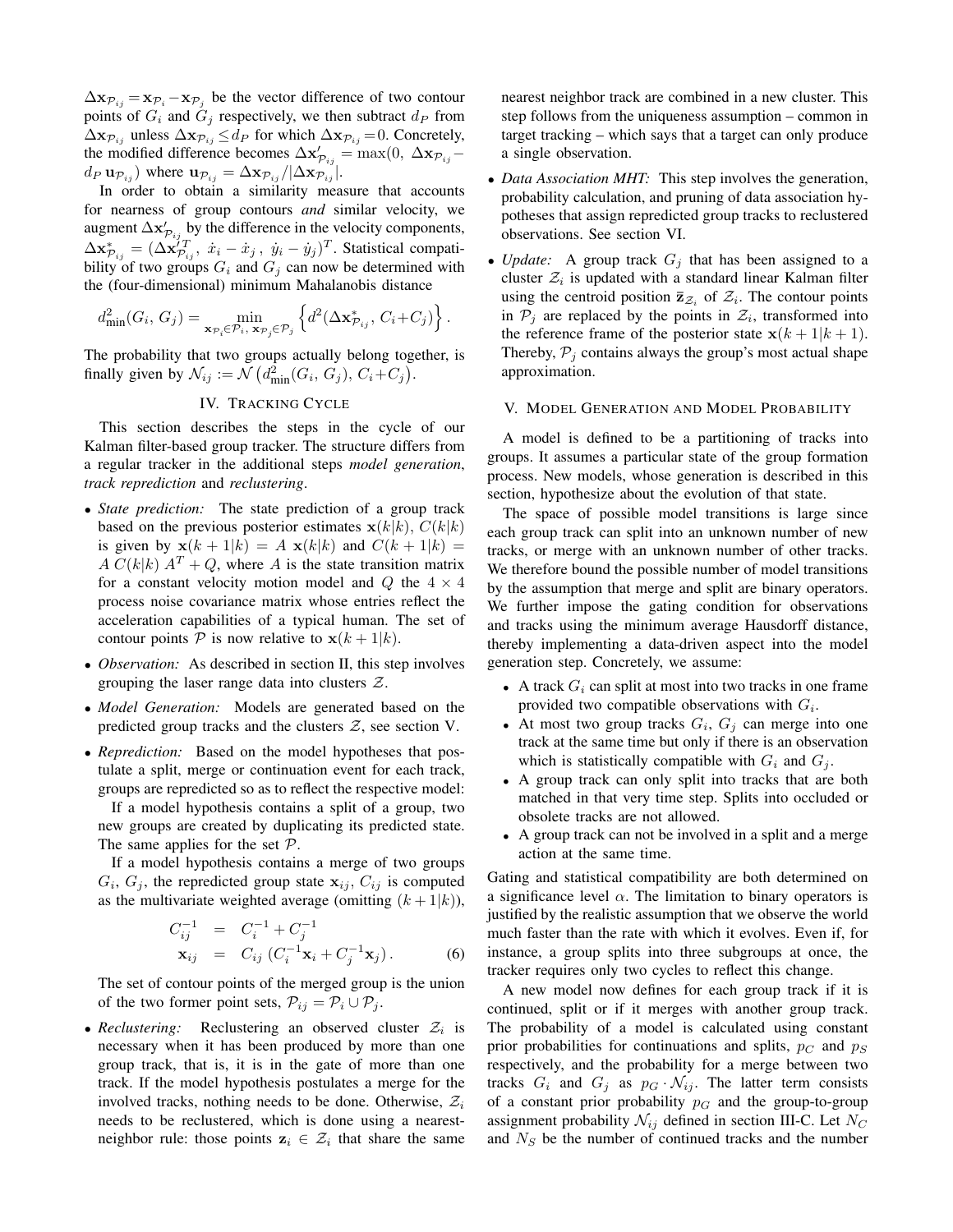

Fig. 1. The multi-model MHT. For each parent hypothesis, model hypotheses (ellipses) branch out and create their own assignment problems. In our application, models define which tracks of the parent hypothesis are continued, split or merge. The tree shows frames 13 to 15 of figure 2. The split of group 1 between frames 14 and 15 is the most probable hypothesis following model branch 0. See the legend for details.

of split tracks in model  $M$  respectively, then the probability of M conditioned on the parent hypothesis  $\Omega^{k-1}$  is

$$
P(M|\Omega^{k-1}) = p_C^{N_C} \cdot p_S^{N_S} \prod_{G_i, G_j \in \Omega^{k-1}} (p_G \cdot \mathcal{N}_{ij})^{\delta_{ij}} \tag{7}
$$

with  $\delta_{ij}$  being 1 if  $G_i$ ,  $G_j$  merge and 0 otherwise.

# VI. MULTI-MODEL MHT

In this section we describe our extension of the original MHT by Reid [13] to a multi-model tracking approach that hypothesizes over both, data associations and models.

Let  $\Omega_i^k$  be the *i*-th hypothesis at time k and  $\Omega_{p(i)}^{k-1}$  its parent. Let further  $\psi_i(k)$  denote a set of assignments which associates predicted tracks in  $\Omega_{p(i)}^{k-1}$  to observations in  $Z(k)$ . As there are many possible assignment sets given  $\Omega_{p(i)}^{k-1}$  and  $Z(k)$ , there are many children that can branch off a parent hypothesis, each with a different  $\psi(k)$ . This makes up an exponentially growing hypothesis tree.

The multi-model MHT introduces an intermediate tree level for each time step, on which models spring off from parent hypotheses (Fig. 1). In each model branch, the tracks of the parent hypothesis are first repredicted to implement that particular model and then assigned to the (reclustered) observations. Possible assignments for observations are *matches* with existing tracks, *false alarms* or *new tracks*. Using the generalized formulation of Arras *et al.* [7] to deal with more than two track interpretation labels, tracks are interpreted as *matched*, *obsolete* or *occluded*.

#### *A. Probability Calculations*

The probability of a hypothesis in the multi-model MHT is calculated as follows. According to the Markov assumption, the probability of a child hypothesis  $\Omega_i^k$  given the observations from all time steps up to  $k$ , denoted by  $Z^k$ , is the joint probability of the assignment set  $\psi_i(k)$ , the model M and the parent hypothesis  $\Omega_{p(i)}^{k-1}$ , conditioned on the current observation  $Z(k)$ . Using Bayes rule, this can be expressed as the product of the data likelihood with the joint probability of assignment set, model and parent hypothesis,

$$
P(\Omega_i^k | Z^k) = P(\psi, M, \Omega_{p(i)}^{k-1} | Z(k))
$$
\n
$$
= \eta \cdot P(Z(k) | \psi, M, \Omega_{p(i)}^{k-1}) \cdot P(\psi, M, \Omega_{p(i)}^{k-1}).
$$
\n(8)

By using conditional probabilities, the third term on the right hand side can be factorized into the probabilities of the assignment set, the model and the parent hypothesis,

$$
P(\psi, M, \Omega_{p(i)}^{k-1}) = P(\psi | M, \Omega_{p(i)}^{k-1}) \cdot P(M | \Omega_{p(i)}^{k-1}) \cdot P(\Omega_{p(i)}^{k-1}).
$$

The last term is known from the previous iteration while the second term was derived in section V.

The first term is the probability of the assignment set  $\psi$ . The set  $\psi$  contains the assignments of observed clusters  $\mathcal{Z}_i$  and group tracks  $G_i$  either to each other or to one of their possible labels listed above. Assuming independence between observations and tracks, the probability of the assignment set is the product of the individual assignment probabilities. They are:  $p_M$  for matched tracks,  $p_F$  for false alarms,  $p_N$  for new tracks,  $p_O$  for tracks found to be occluded and  $p_T$  for obsolete tracks scheduled for termination. If the number of new tracks and false alarms follow a Poisson distribution (as assumed by Reid [13]), the probabilities  $p_F$ and  $p_N$  have a sound physical interpretation as  $p_F = \lambda_F V$ and  $p_N = \lambda_N V$  where  $\lambda_F$  and  $\lambda_N$  are the average rates of events per volume multiplied by the observation volume V (the sensor's field of view). The probability for an assignment  $\psi$ , given a model M and a parent hypothesis  $\Omega^{k-1}$  is then computed by

$$
P(\psi|M,\Omega^{k-1}) = p_M^{N_M} p_O^{N_O} p_T^{N_T} \lambda_F^{N_F} \lambda_N^{N_N} V^{N_F + N_N}, \quad (9)
$$

where the Ns are the number of assignments in  $\psi$  to the respective labels.

Thanks to the independence assumption, also the data likelihood  $P(Z(k)| \psi, M, \Omega_{p(i)}^{k-1})$  is computed by the product of the individual likelihoods of each observation cluster  $\mathcal{Z}_i$  in  $Z(k)$ . If  $\psi$  assigns an observation  $\mathcal{Z}_i$  to an existing track, we assume the likelihood of  $\mathcal{Z}_i$  to follow a normal distribution, given by Eq. 5. Observations that are interpreted as false alarms and new tracks are assumed to be uniformly distributed over the observation volume  $V$ , yielding a likelihood of  $1/V$ . The data likelihood then becomes

$$
P(Z(k)|\psi, M, \Omega^{k-1}) = \left(\frac{1}{V}\right)^{N_N + N_F} \prod_{i=1}^{N_Z} \mathcal{N}_i^{\delta_i},\qquad(10)
$$

where  $\delta_i$  is 1 if  $\mathcal{Z}_i$  has been assigned to an existing track, and 0 otherwise.

Substitution of Eqs. (7), (9), and (10) into Eq. (8) leads, like in the original MHT approach, to a compact expression, independent on the observation volume V.

Finally, normalization is performed yielding a true probability distribution over the child hypotheses of the current time step. This distribution is used to determine the current best hypothesis and to guide the pruning strategies.

#### *B. Pruning*

Pruning is essential in implementations of the MHT algorithm, as otherwise the number of hypotheses grows boundless. We employ multi-parent k-best branching as proposed by Cox *et al.* [21] which, instead of creating all children of all parent hypotheses, generates only the globally k most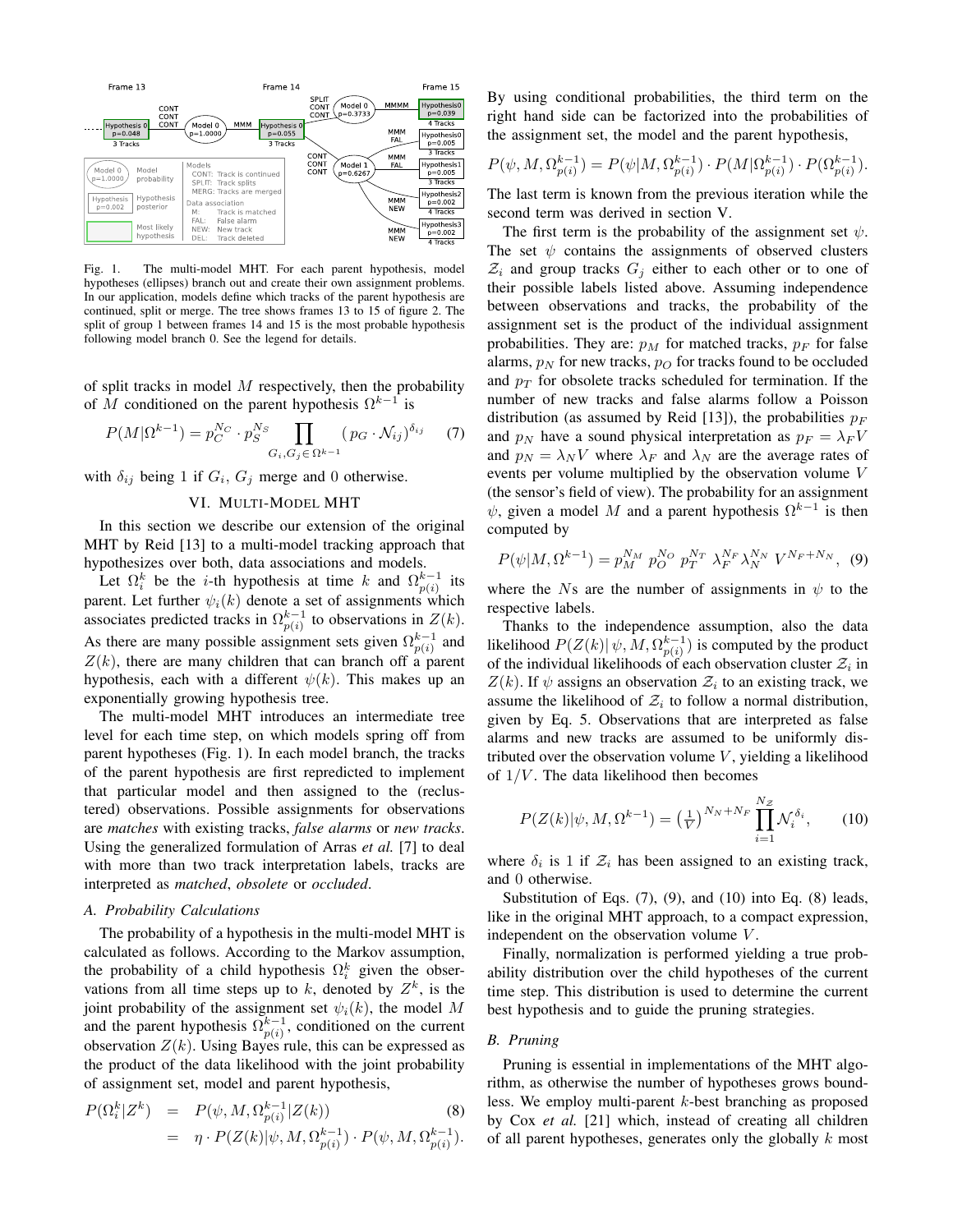TABLE I SUMMARY OF THE DATA USED IN THE TWO EXPERIMENTS.

|                                  | Experiment 1 | Experiment 2 |
|----------------------------------|--------------|--------------|
| Number of frames                 | 578          | 991          |
| Avg. / max people                | 6.25/13      | 8.99 / 20    |
| Avg. / max groups                | 2.60/4       | 4.16/8       |
| Number of splits / merges        | 5/10         | 48 / 44      |
| Number of new tracks / deletions | 19/15        | 34/39        |

probable ones in polynomial time using Murty's algorithm [16]. We further perform ratio pruning and  $N$ -scan-back pruning, see [14] for details.

### VII. EXPERIMENTS

To analyze the performance of our system, we collected two data sets in a large entrance hall of a university building. We used a Pioneer II robot equipped with a SICK laser scanner mounted at 30 cm above floor, scanning at 10 fps. In two unscripted experiments (experiment 1 with a stationary robot, experiment 2 with a moving robot), up to 20 people are in the sensor's field of view. They form a large variety of groups during social interaction, move around, stand together and jointly enter and leave the hall (see Tab. I).

To obtain ground truth information, we labeled each single range reading. Beams that belong to a person receive a person-specific label, other beams are labeled as non-person. These labels are kept consistent over the entire duration of the data sets. People that socially interact with each other (derived by observation) are said to belong into a group with a group-specific label. Summed over all frames, the ground truth contains 5629 labeled groups and 12524 labeled people.

The ground truth data is used for performance evaluation and to learn the parameter probabilities of our tracker. The values, determined by counting, are  $p_M = 0.79$ ,  $p_O = 0.19$ ,  $p_T = 0.02$ ,  $p_F = 0.06$ ,  $p_N = 0.02$  for the data association probabilities, and  $p_C = 0.63$ ,  $p_S = 0.16$ ,  $p_G = 0.21$ for the group formation probabilities. When evaluating the performance of the tracker, we separated the data into a training set and a validation set to avoid overfitting.

Four frames of the current best hypothesis from experiment 2 are shown in Fig. 2, the corresponding hypothesis tree is shown in Fig. 1. The sequence exemplifies movement and formation of several groups.

# *A. Clustering Error*

Given the ground truth information on a per-beam basis we can compute the clustering error of the tracker. This is done by counting how often a track's set of points  $P$  contains too many or wrong points (undersegmentation) and how often  $P$  is missing points (oversegmentation) compared to the ground truth. For experiment 1, the resulting percentages of incorrectly clustered tracks for the cases undersegmentation, oversegmentation and the sum of both are shown in Fig. 3 (left), plotted against the clustering distance  $d<sub>P</sub>$ . The figure also shows the error of a single-linkage clustering of the range data as described in section II. This implements a memory-less group clustering approach against which we compare the clustering performance of our group tracker.



Fig. 2. Tracking results from experiment 2. In frame 5, two groups are present. In frame 15, the tracker has correctly split group 1 into 1-0 and 1-1 (see Fig. 1). Between frames 15 and 29, group 1-0 has split up into groups 1-0-0 and 1-0-1, and split up again. New groups, labeled 2 and 4, enter the field of view in frames 29 and 55 respectively. Compared to ground truth (shown as nested bounding boxes for groups and their individuals), group 0 gets temporarily oversegmented in frames 10-15.

The minimum clustering error of 3.1% is achieved by the tracker at  $d_P = 1.3$  m. The minimum error for the memoryless clustering is 7.0%, more than twice as high. In the more complex experiment 2, the minimum clustering error of the tracker rises to 9.6% while the error of the memoryless clustering reaches 20.2%. The result shows that the group tracking problem is a *recursive* clustering problem that requires integration of information over time. This occurs when two groups approach each other and pass from opposite directions. The memory-less approach would merge them immediately while the tracking approach, accounting for the velocity information, correctly keeps the groups apart.

In the light of the proxemics theory the result of a minimal clustering error at 1.3 m is noteworthy. The theory predicts that when people interact with friends, they maintain a range of distances between 45 to 120 cm called personal space. When engaged in interaction with strangers, this distance is larger. As our data contains students who tend to know each other well, the result appears consistent with Hall's findings.

#### *B. Tracking Efficiency*

When tracking groups of people rather than individuals, the assignment problems in the data association stage are of course smaller. On the other hand, the introduction of an additional tree level on which different models hypothesize over different group formation processes comes with additional computational costs. We therefore compare our